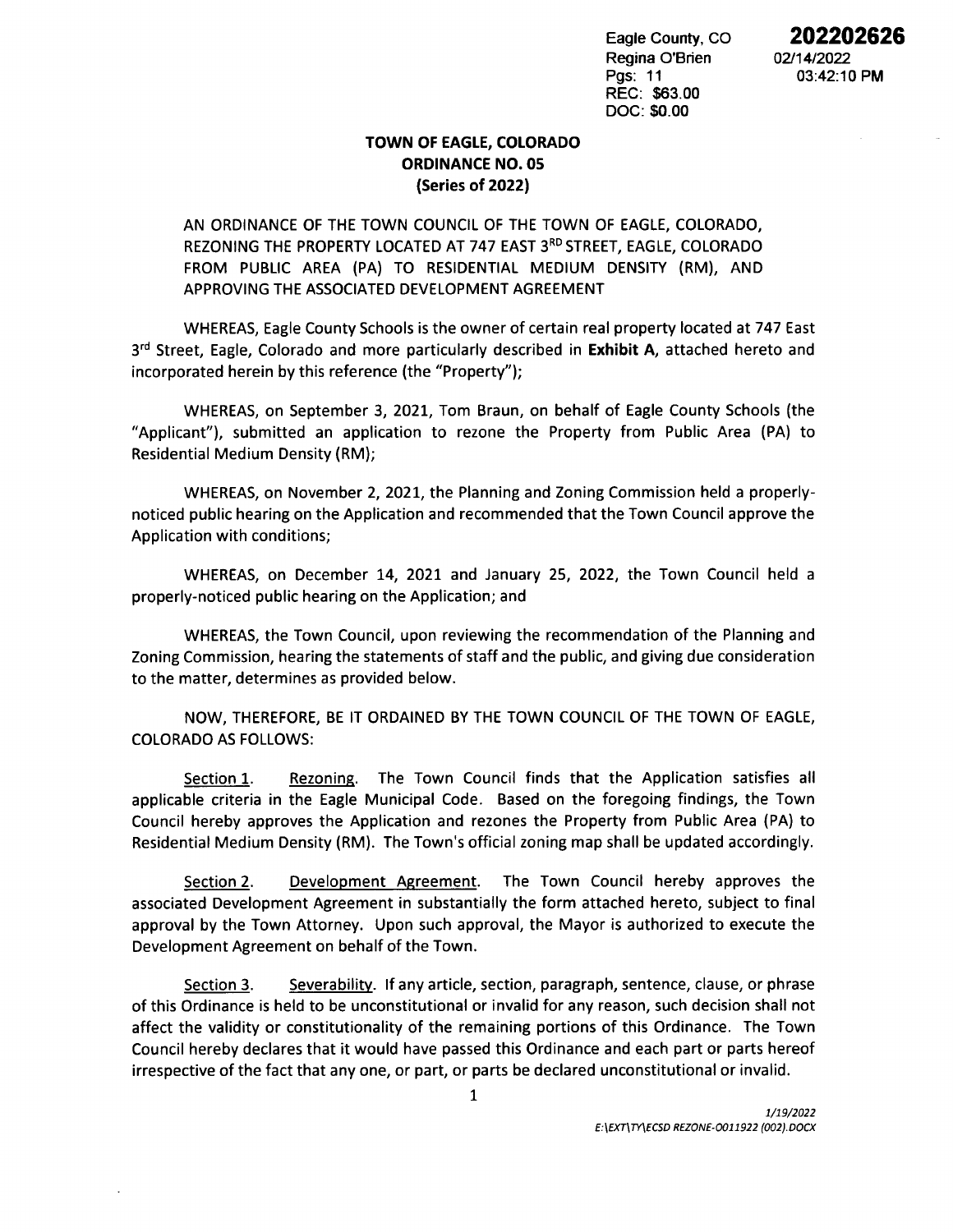Section 4. Safety. This Ordinance is deemed necessary for the protection of the public health, safety and welfare.

INTRODUCED, READ, PASSED, ADOPTED AND ORDERED PUBLISHED ON JANUARY 25, 2022.

TOWN OF EAGLE, COLORADO

Mikel "Pappy" Kerst, Mayor Pro Tem

Alling ATTEST:  $\frac{\mathsf{OF}}{2}$ Jenny Rakow, Town Gterk<br>
Fig. of AL<br>
The Second Contract of the Contract of the Contract of the Contract of the Contract of the Contract of the Contract of the Contract of the Contract of the Contract of the Contract of th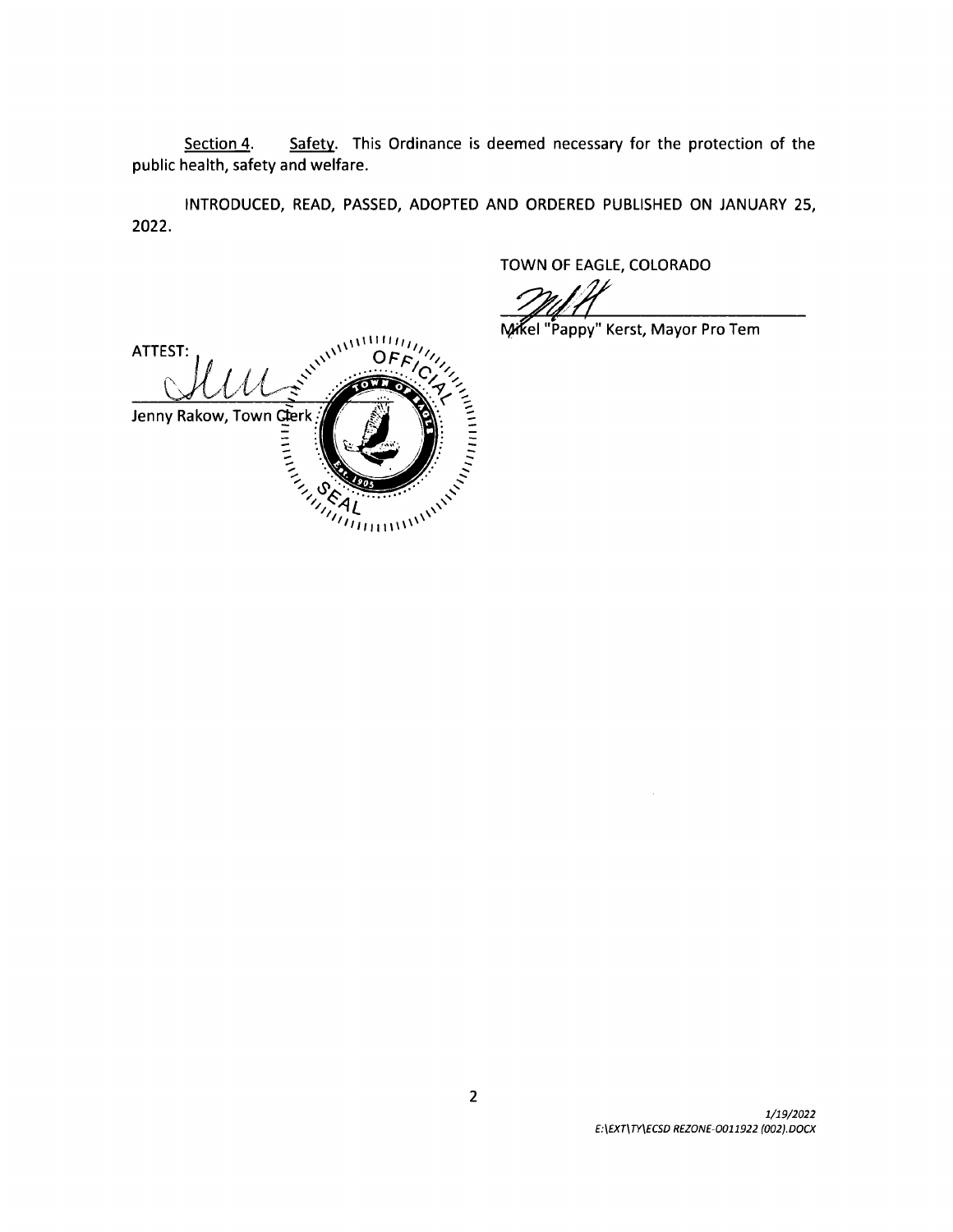### DEVELOPMENT AGREEMENT

THIS DEVELOPMENT AGREEMENT ( the " Agreement") is entered into and made effective as of the <sup>25th</sup> day of January, 2022 (the "Effective Date"), by and between the TOWN OF EAGLE, COLORADO, <sup>a</sup> Colorado municipal corporation with an address of P. O. Box 609, Eagle, CO 81631 (the "Town"); and EAGLE COUNTY SCHOOL DISTRICT RE-50J, a Colorado public school district, with an address of 948 Chambers Avenue, PO Box 740, Eagle, CO 81631 (" ECS") (each <sup>a</sup> "Party" and collectively the "Parties").

WHEREAS, ECS owns the real property located within the Town and more particularly described as Eagle Valley Elementary and Middle School Subdivision, according to the Plat thereof recorded on March 11, 2019, at Reception No. 201903217, County of Eagle, State of Colorado (the "Property");

WHEREAS, ECS requested that the Town rezone an unsubdivided portion of the Property pursuant to Eagle Municipal Code § 4.04.030(B) (the "Rezoning");

WHEREAS, the Town approved the Rezoning by action of its Town Council on January 25, 2022;

WHEREAS, the rezoned portion of the Property is legally described on Exhibit A, attached hereto and incorporated herein by this reference ( the " Rezoned Parcel"); and

WHEREAS, the Eagle Municipal Code requires that the Town and the ECS enter into <sup>a</sup> Development Agreement in connection with the Rezoning.

NOW, THEREFORE, for and in consideration of the mutual promises and covenants contained herein, and for other good and valuable consideration, the receipt and sufficiency of which is hereby acknowledged, the Parties agree as follows:

#### SECTION 1- SCOPE OF THIS AGREEMENT

1.1 Purpose. This Agreement is intended to set forth the Parties' understanding and agreement as to certain matters relating to the Property and the Rezoned Parcel as required by the Eagle Municipal Code.

1.2 Rights Reserved. It is not the intention of the Parties to diminish or limit the Town's legislative, quasi-judicial, or other powers or to impose on the Town any duty, beyond its ordinances and regulations as they may from time to time exist, nor to impose any special obligation on the Town to approve or accept any future applications, plans, drawings, security documents, improvements, and conveyances, except as otherwise set forth in this Agreement.

#### SECTION 2 - DEVELOPMENT LIMITATION

2.1 No Development Until Subdivided. Owner agrees that no portion of the Property, including the Rezoned Parcel, may be developed or further developed until the Property receives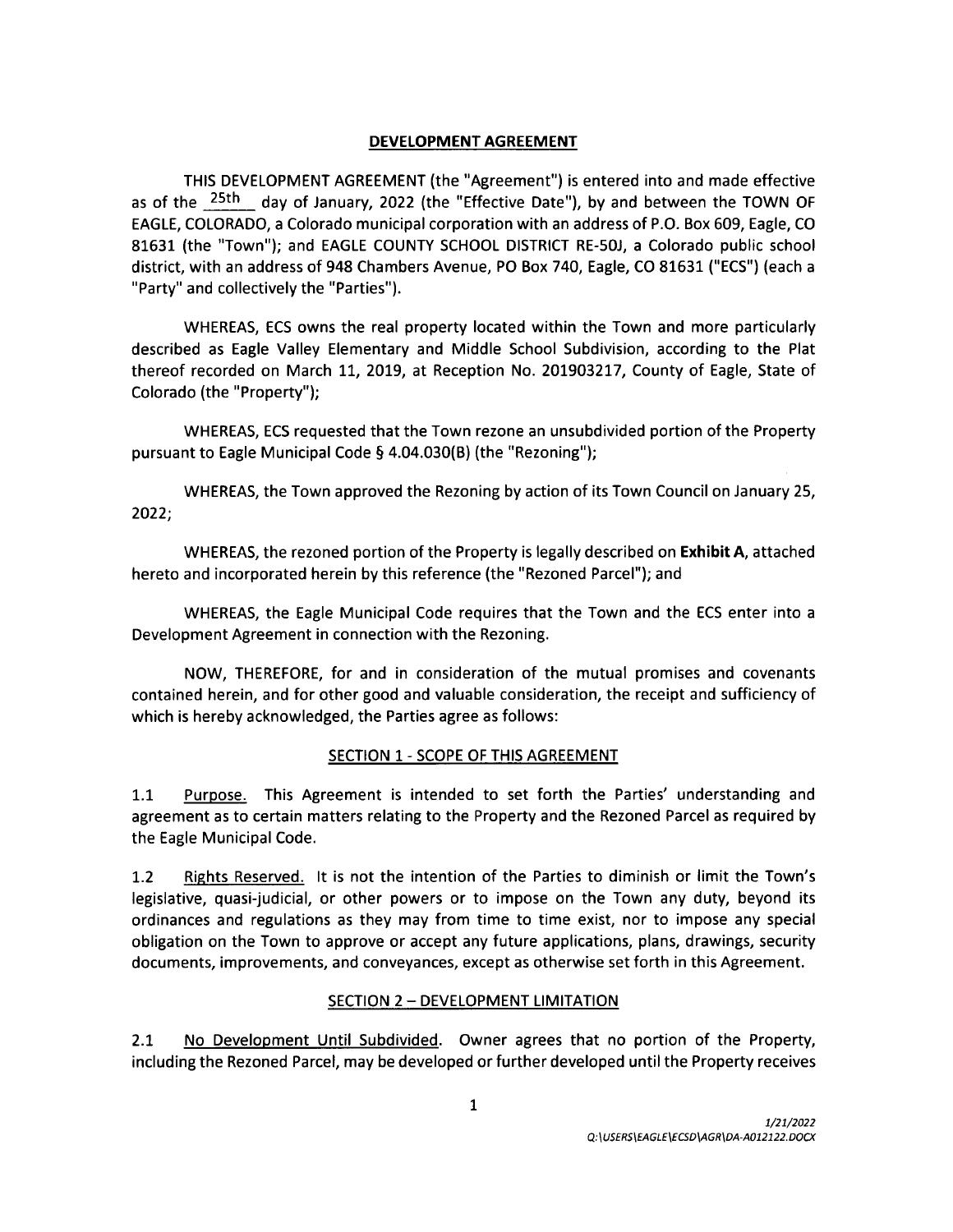final Town subdivision approval that shall, at minimum, create the Rezoned Parcel as <sup>a</sup> separate, subdivided lot and each lot in such subdivision is only located in one zone district.

2.2 Attainable Housing. Owner agrees that the Rezoned Parcel, if and when subdivided, will be developed for use as attainable housing, anticipated to be completed with Habitat for Humanity Vail Valley, Inc.

2.3 Public Improvements/Fees and Dedications. Because a development application has yet to be prepared for the Rezoned Parcel, the extent and nature of the development has not been determined. As such, the Parties acknowledge that <sup>a</sup> later development agreement will be necessary to secure construction of the required public improvements and to establish the required fees and dedications for the development.

## SECTION 3 — INDEMNIFICATION

3.1 By ECS. To the extent permitted by law, ECS hereby expressly agrees to indemnify and hold the Town harmless from and against all claims, costs and liability of every kind and nature, arising solely in connection with, or on account of, any legal challenge to the Rezoning on the basis that the Rezoning is not lawful because it created <sup>a</sup> single lot or parcel that is located within more than one zone district. This indemnification shall not apply to any general legal challenge to the Rezoning other than as specifically stated in this Section 3.1.

# SECTION 4 — BREACH AND REMEDIES

4.1 Breach. The Town shall provide ECS 30 days' written notice of its intent to take any action under this Section, during which ECS may cure the breach and prevent further action by the Town.

4.2 Remedies. If ECS breaches any provision of this Agreement, the Town may take such action as permitted or authorized by law, this Agreement, or the ordinances of the Town, as the Town deems necessary to protect the public health, safety, and welfare.

4.3 Additional Remedies. The rights and remedies of the Town under this Agreement are in addition to any other rights and remedies provided by law. The expiration of this Agreement 4.3 Additional Remedies. The rights and remedies of the Town under this Agreement are in addition to any other rights and remedies provided by law. The expiration of this Agreement shall in no way limit the Town's legal or may be asserted, for work negligently or defectively performed.

# SECTION 5 — MISCELLANEOUS

5.1 Assignment. This Agreement shall not be assigned by ECS in whole or in part without the prior written authorization of the Town.

5. 2 Governing Law and Venue. The laws of the State of Colorado shall govern this Agreement, and the exclusive venue for any legal proceeding arising out of this Agreement shall be Eagle County, Colorado.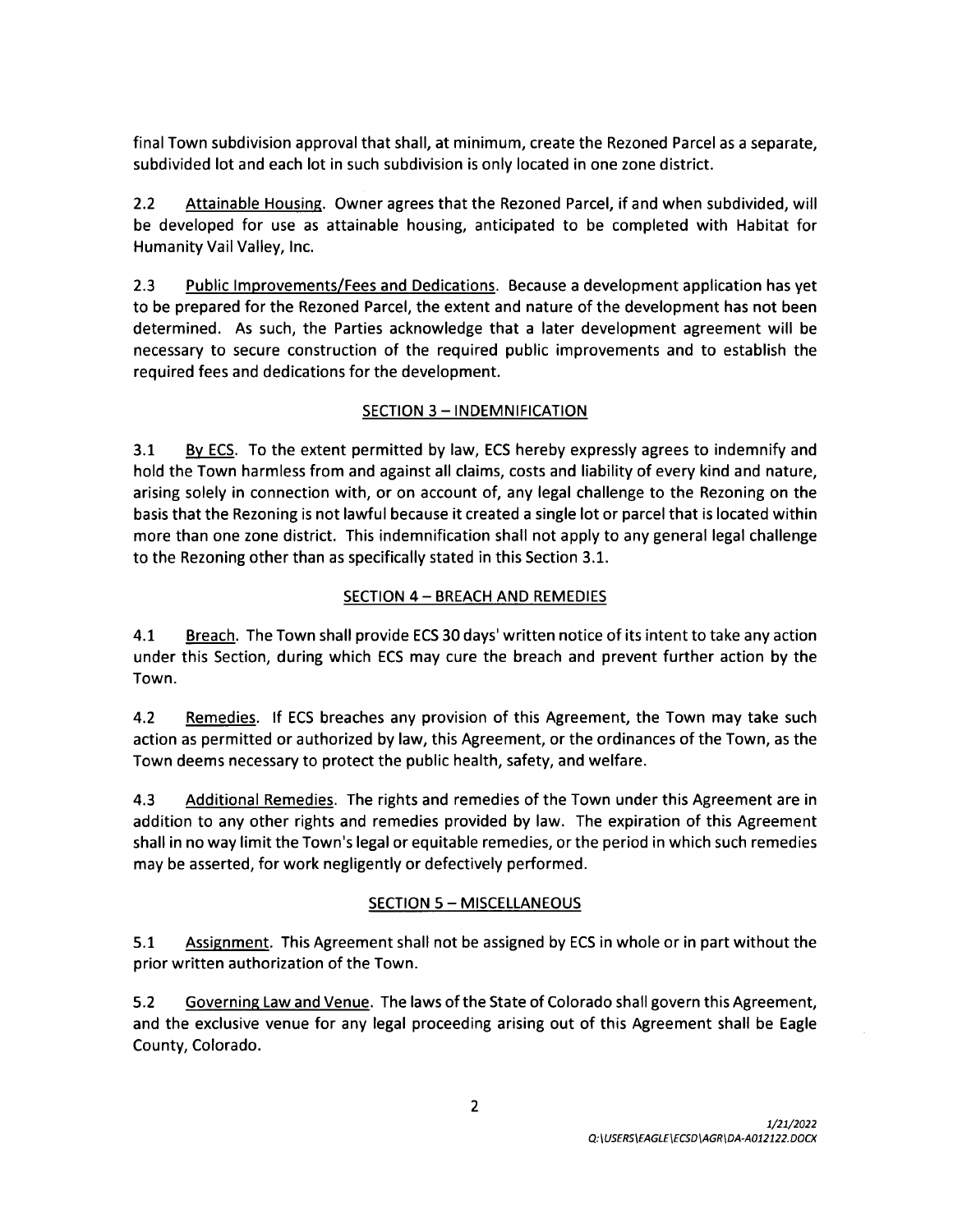5.3 No Third-Party Beneficiaries. There are no intended third-party beneficiaries to this Agreement.

5.4 Severability. If any provision of this Agreement is found by a court of competent jurisdiction to be unlawful or unenforceable for any reason, the remaining provisions hereof shall remain in full force and effect.

5. Governmental Immunity. Nothing herein shall be construed as <sup>a</sup> waiver of any protections or immunities the Town or ECS or their employees, officials or attorneys may have under the Colorado Governmental Immunity Act, C.R.S. § 24-10-101, *et seq.*, as amended.

5.6 No Joint Venture. Notwithstanding any provision hereof, the Town shall never be a joint venture in any private entity or activity which participates in this Agreement, and the Town shall never be liable or responsible for any debt or obligation of any participant in this Agreement.

5.7 Notice. Notices under this Agreement shall be sufficiently given if sent by regular U.S. mail, postage prepaid, to the address on the first page of this Agreement.

5. 8 Integration. This Agreement, together with all exhibits attached hereto, constitute the entire understanding and agreement of the Parties, integrates all the terms and conditions mentioned herein or incidental thereto, and supersedes all negotiations or previous arrangements between the Parties with respect to any and all of the subject matter hereof.

5. 9 Recordation. This Agreement shall be recorded in the real estate records of the Eagle County Clerk and Recorder, and shall be <sup>a</sup> covenant running with the Property.

5. 10 Termination. This Agreement shall terminate and be of no further force or effect upon the final Town subdivision approval of the Property that shall, at minimum, create the Rezoned Parcel as <sup>a</sup> separate, subdivided lot and each lot in such subdivision is only located in one zone district. The Parties agree to execute, deliver and record <sup>a</sup> termination of this Agreement at the time of such subdivision approval.

IN WITNESS WHEREOF, the Parties have executed this Agreement as of the Effective Date.

**ATTEST**  $\left\langle \left\langle \cdot\right\rangle \right\rangle$  $Z_{\frac{1}{2}}$  $\overline{O}$ Jenny Rakow, Town Clerk

TOWN OF EAGLE, COLORADO

Pappy" Kerst, Mayor Pro Tem

1/21/2022 Q:\USERS\EAGLE\ECSD\AGR\DA-A012122.DOCX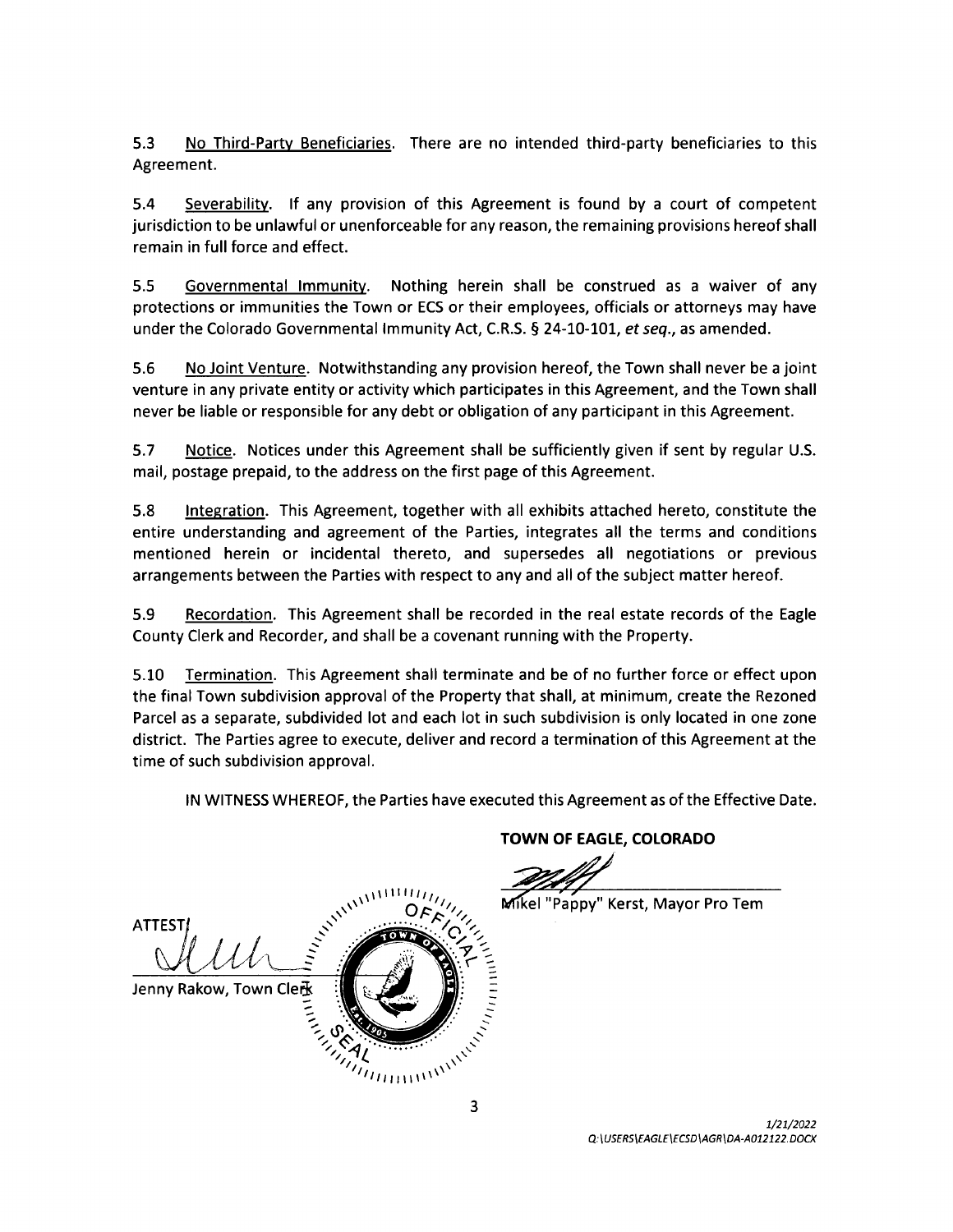### **EAGLE COUNTY SCHOOL DISTRICT RE-50J**

STATE OF COLORADO  $\mathcal{L}$ )ss. COUNTY OF EAGLE  $\mathcal{L}$ 

> Subscribed and sworn to before me this  $\frac{1}{\sqrt{2\pi}}$  day of on behalf of Eagle County School District RE -50J. 2022, by

WITNESS MY HAND AND OFFICIAL SEAL.

My commission expires:

Notary Public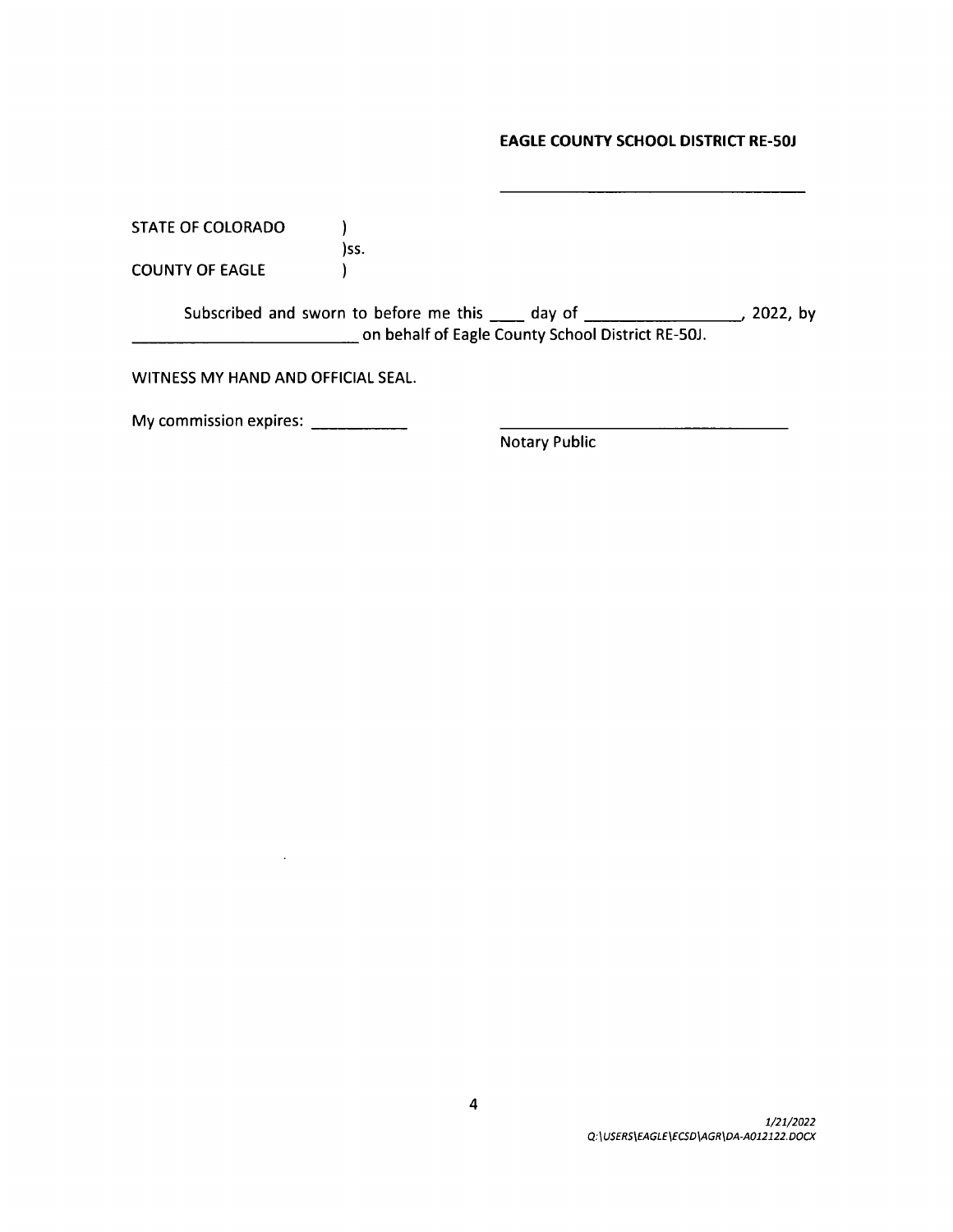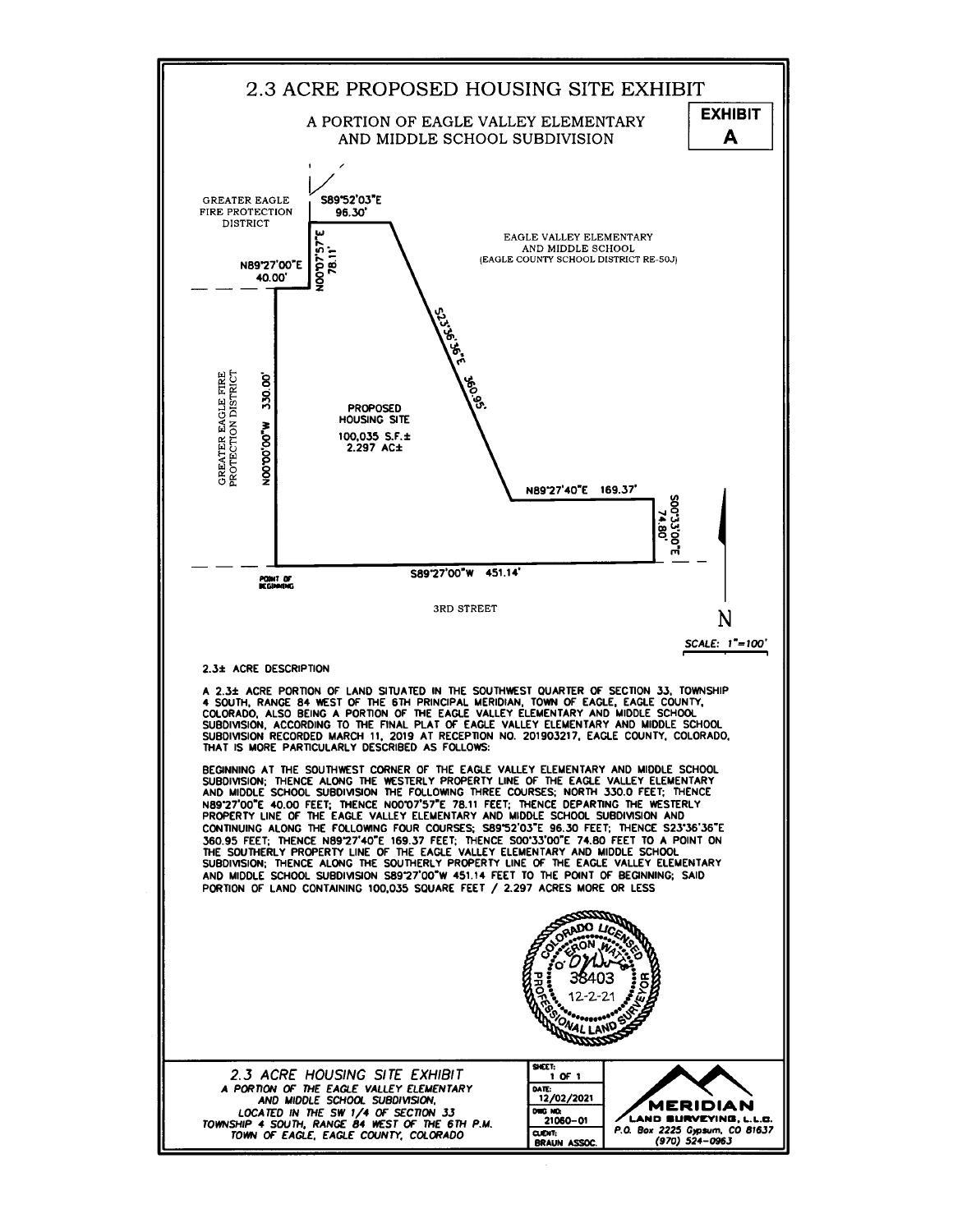#### TOWN OF EAGLE, COLORADO

Scott Turnipseed, Mayor ATTEST:

Jenny Rakow, Town Clerk

EAGLE COUNTY SCHOOL DISTRICT RE -50J

| STATE OF COLORADO      |      |
|------------------------|------|
|                        | )ss. |
| <b>COUNTY OF EAGLE</b> |      |

Subscribed and sworn to before me this 211 day of January 2022, by<br>Sardra Farrell on behalf of Eagle County School District RE-56J.

WITNESS MY HAND AND OFFICIAL SEAL.

My commission expires:  $04/3034$ 

 $\bm{u}$ urityl $\bm{\alpha}$ 

Notary Public

MELISSA GERARD NOTARY PUBLIC - STATE OF COLORADO Notary ID #20004012015 My Commission Expires 4/21/2024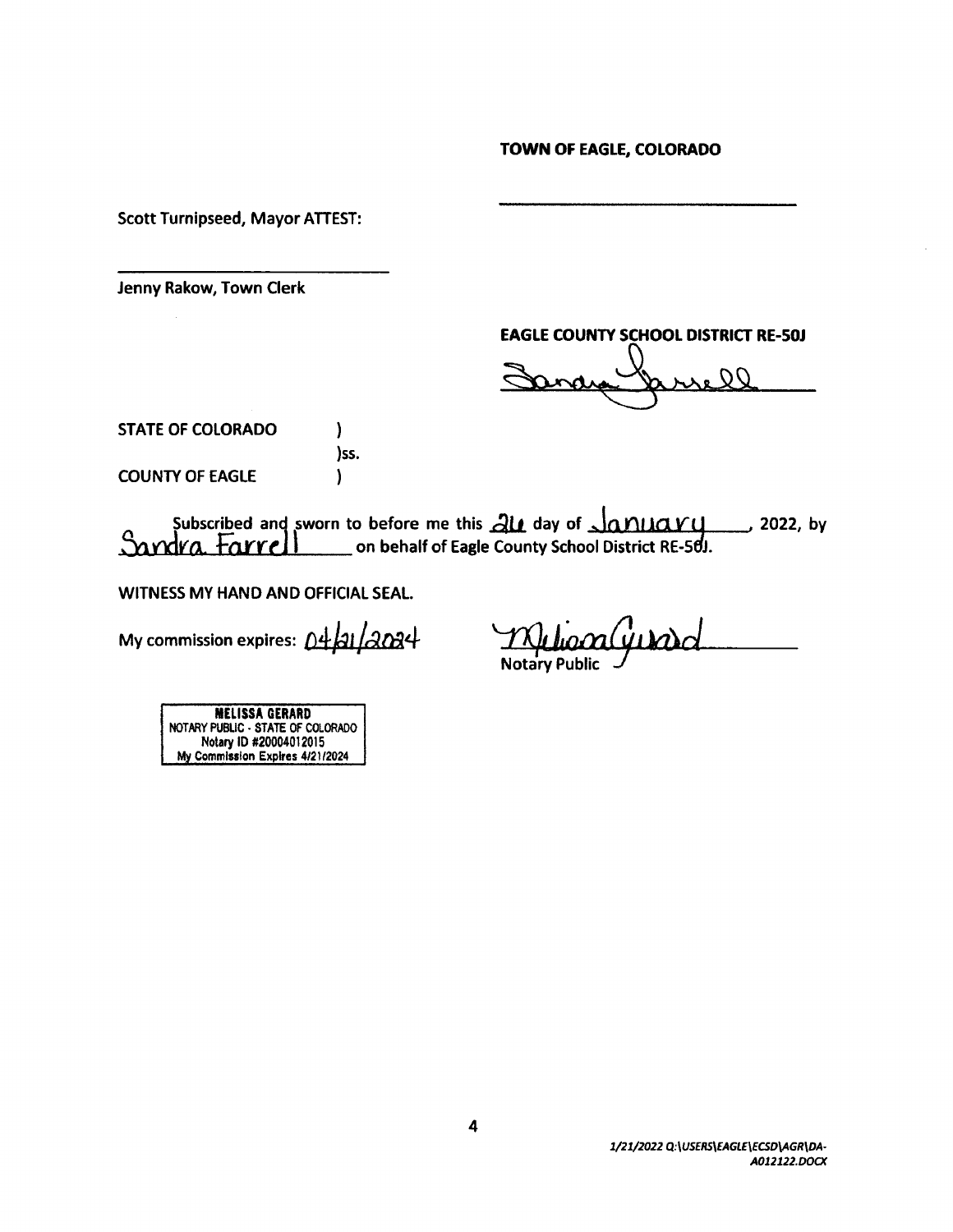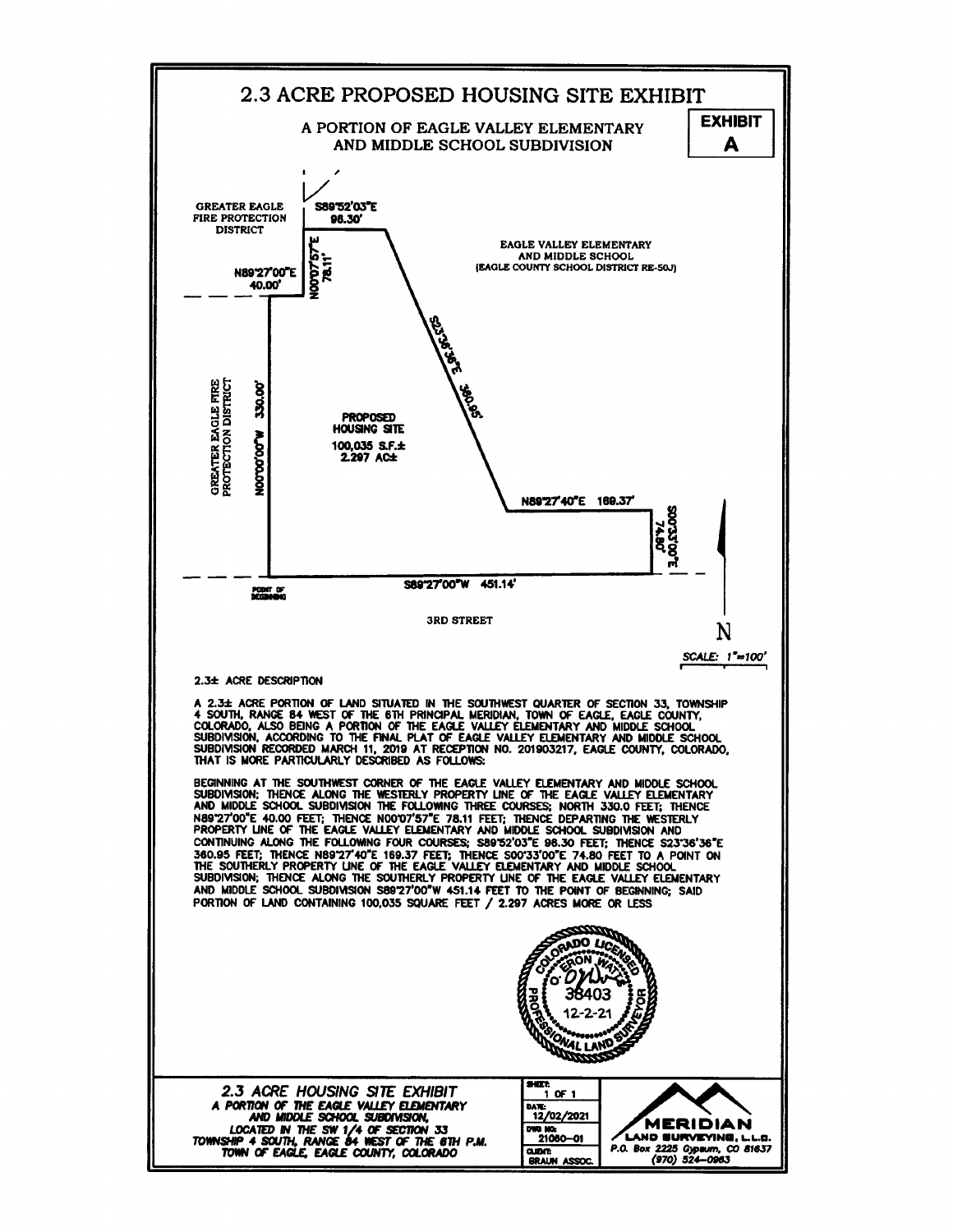$\label{eq:2.1} \frac{1}{\sqrt{2}}\left(\frac{1}{\sqrt{2}}\right)^{2} \left(\frac{1}{\sqrt{2}}\right)^{2} \left(\frac{1}{\sqrt{2}}\right)^{2} \left(\frac{1}{\sqrt{2}}\right)^{2} \left(\frac{1}{\sqrt{2}}\right)^{2} \left(\frac{1}{\sqrt{2}}\right)^{2} \left(\frac{1}{\sqrt{2}}\right)^{2} \left(\frac{1}{\sqrt{2}}\right)^{2} \left(\frac{1}{\sqrt{2}}\right)^{2} \left(\frac{1}{\sqrt{2}}\right)^{2} \left(\frac{1}{\sqrt{2}}\right)^{2} \left(\$